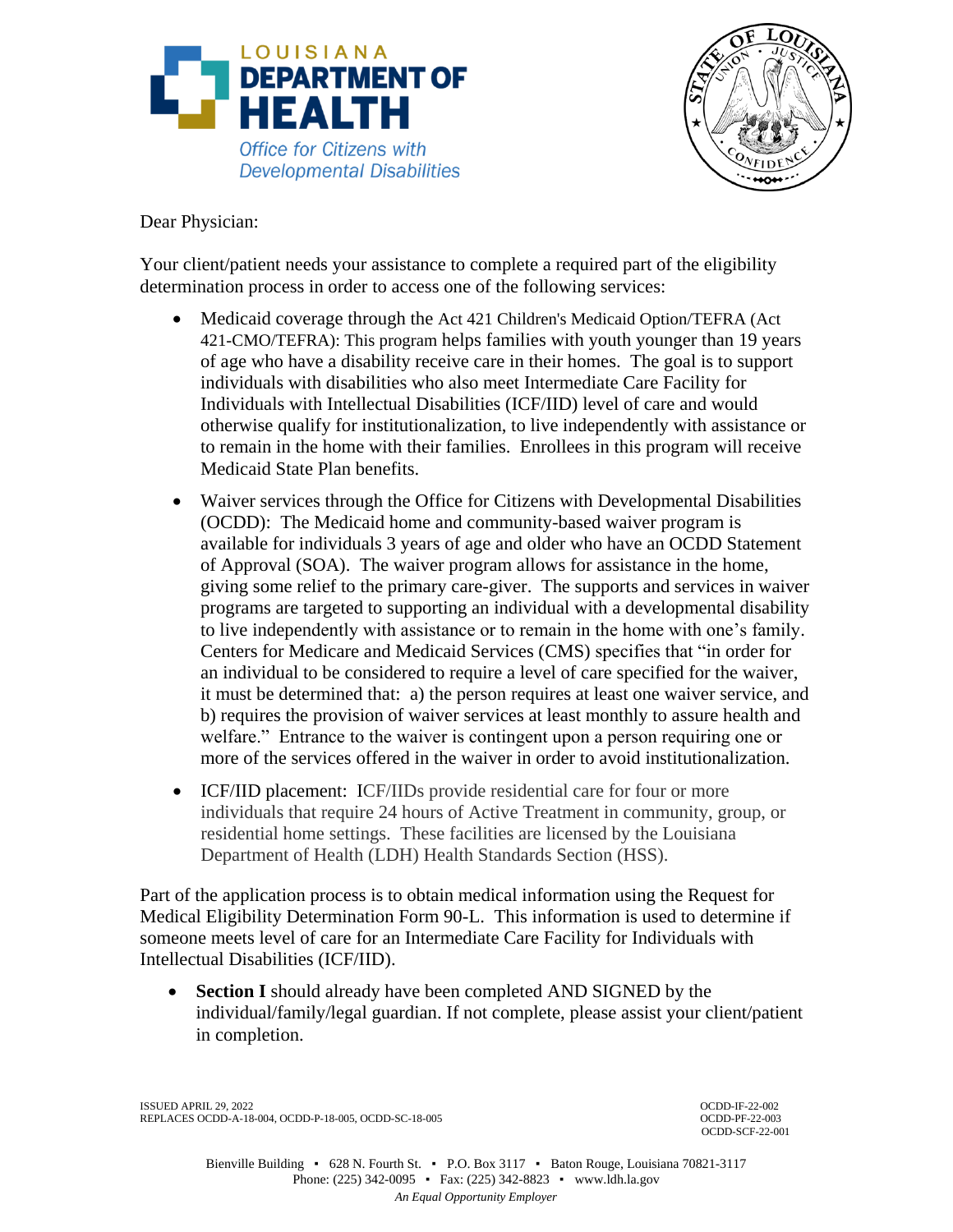- **Section II** MUST be completed (may be filled out by a Physician, Nurse, Nurse Practitioner, or Physician Assistant).
	- o **Note:** Determine if child meets the ICF/IID level of care. If so, check A.
- **Section III** MUST be completed (may be filled out by a Physician, Nurse, Nurse Practitioner, or Physician Assistant).
- **Section III Physician's signature, MUST** reflect your signature. Your signature can be delegated to a Nurse Practitioner or Physician Assistant under your supervision, however your printed name and address must be listed on the form.

Once completed, signed and dated, the 90-L form is **time-sensitive**.

- ACT 421-CMO/TEFRA: The individual/family/legal guardian should promptly return the completed 90-L form to the Medicaid Long-term Care office so the Local Governing Entity can complete the level of care assessment.
- Waiver: For both initial and annual 90-Ls, return the completed form to the support coordinator.
- ICF/IID: The ICF should submit the completed certification to the Local Governing Entity (LGE).

Thank you for your time and assistance in this matter. If you have any questions, please feel free to contact 1-866-783-5553.

## **FACT SHEET FOR LEVEL OF CARE: MEDICAL ELIGIBILITY DETERMINATION FORM 90-L**

In order to qualify for the ICF eligibility pathway in the Act 421-CMO/TEFRA Option, The Centers for Medicare and Medicaid Services (CMS) Home and Community-Based Waiver services, or placement in an Intermediate Care Facility (ICF/IID), a person must have a Statement of Approval (SOA) through OCDD or EarlySteps eligibility (birth to 3 years of age) AND meet the requirements for an ICF/IID level of care.

**Note:** Checking the *ICF/IID* level of care on the Medical Eligibility Determination form 90-L does not necessarily mean the person is currently seeking out of home placement in an ICF/IID.

A developmental disability as defined by The Developmental Disability Law, Louisiana Revised Statutes 28:451.1-455.2, used to establish approval into the OCDD system entry is as follows:

"Developmental Disability" means either:

- (a) A severe chronic disability of a person that:
	- (i) Is attributable to an intellectual or physical impairment or combination of intellectual and physical impairments.

ISSUED APRIL 29, 2022 OCDD-IF-22-002 REPLACES OCDD-A-18-004, OCDD-P-18-005, OCDD-SC-18-005 OCDD-PF-22-003

OCDD-SCF-22-001